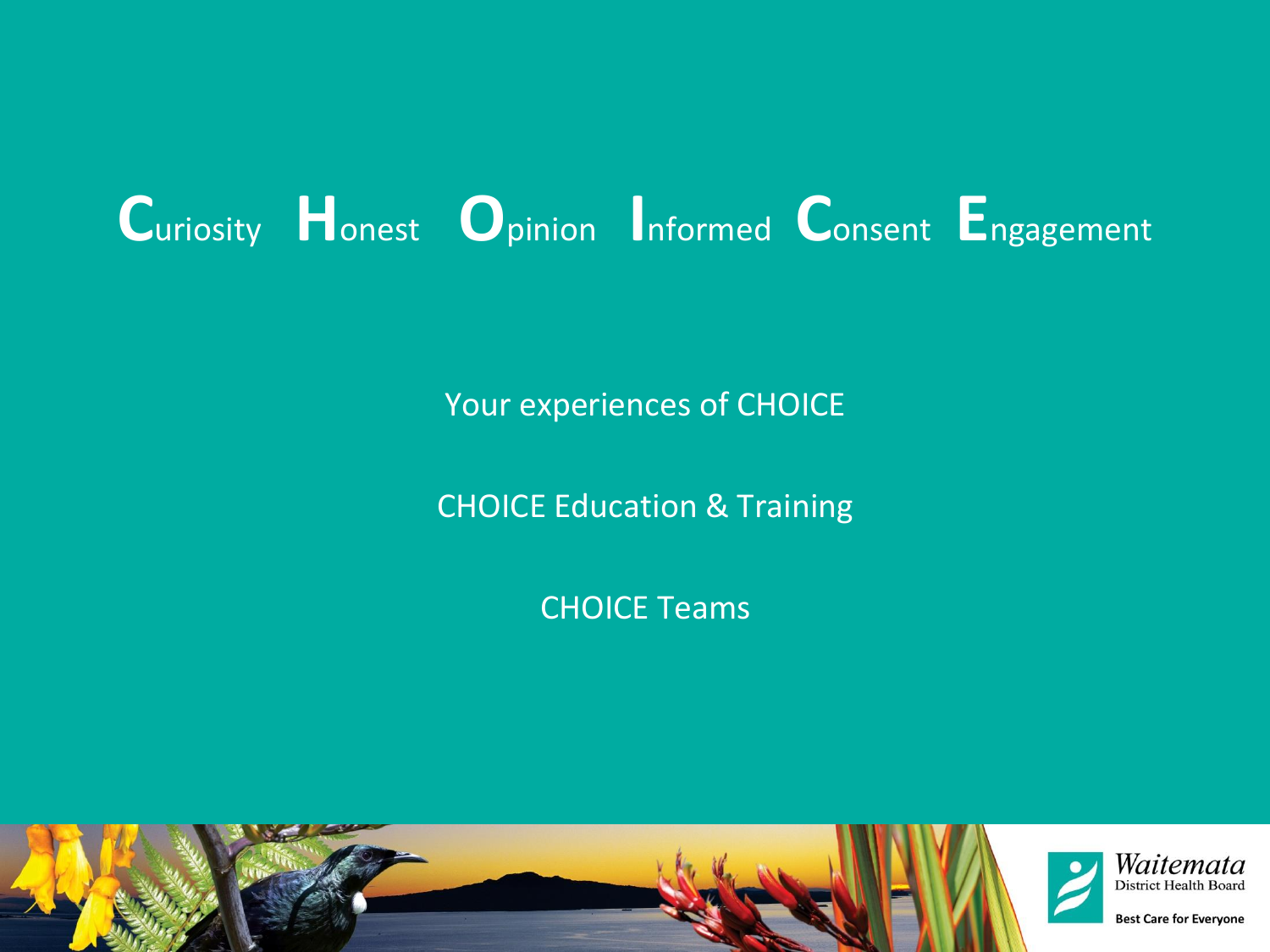### **Exercise**

- 1. What does CHOICE mean to you?
- 2. What challenges have you or your team encountered in learning about or facilitating CHOICE?

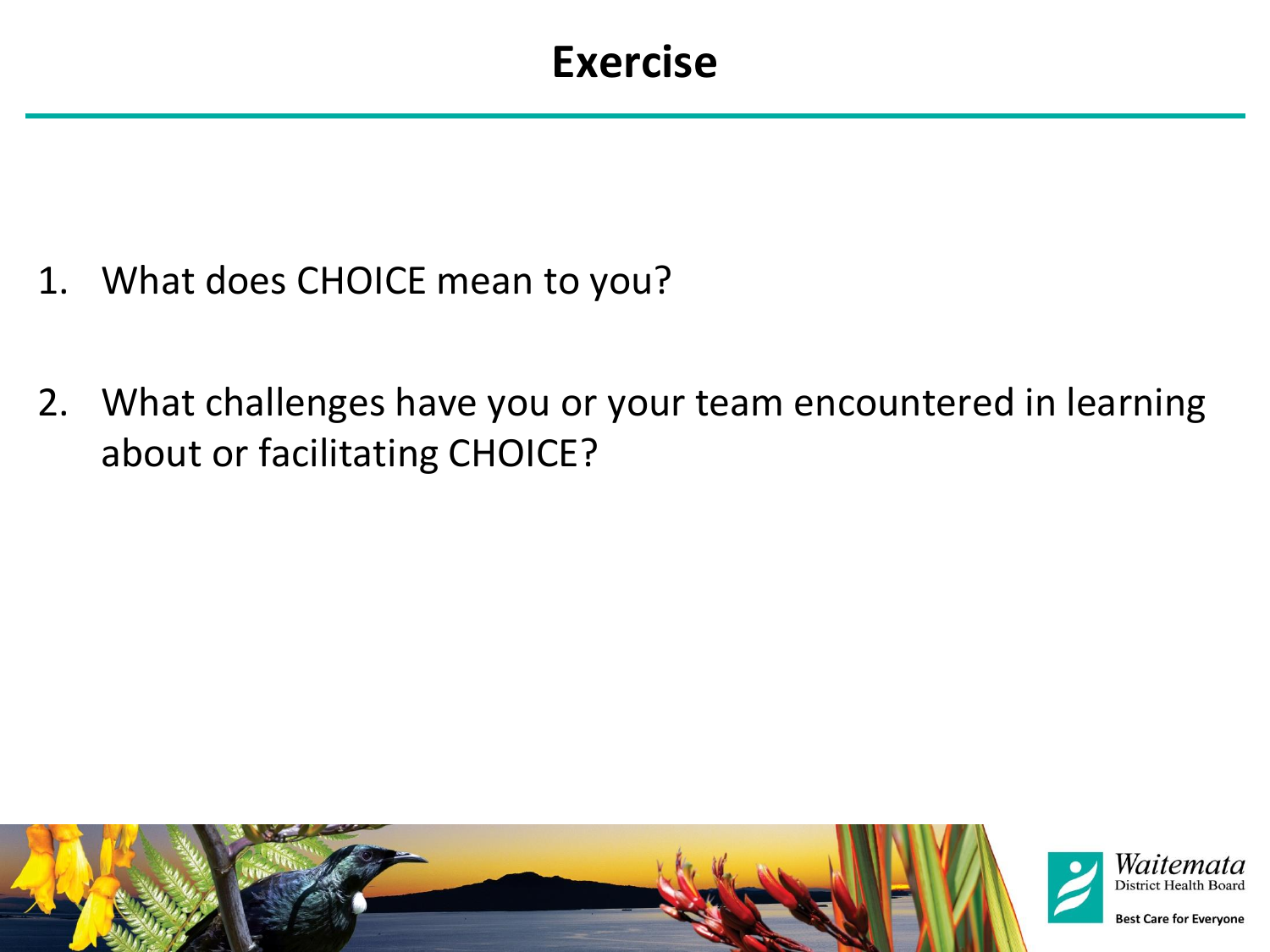- **Curiosity**
- Risk and Possible Diagnoses
- Honest Opinion
- Joint Formulation
- Discuss Alternatives
- **CHOICE Point**
- **Engagement**

#### http://capa.co.uk/CHOICE/CHOICE-components/





**Best Care for Everyone**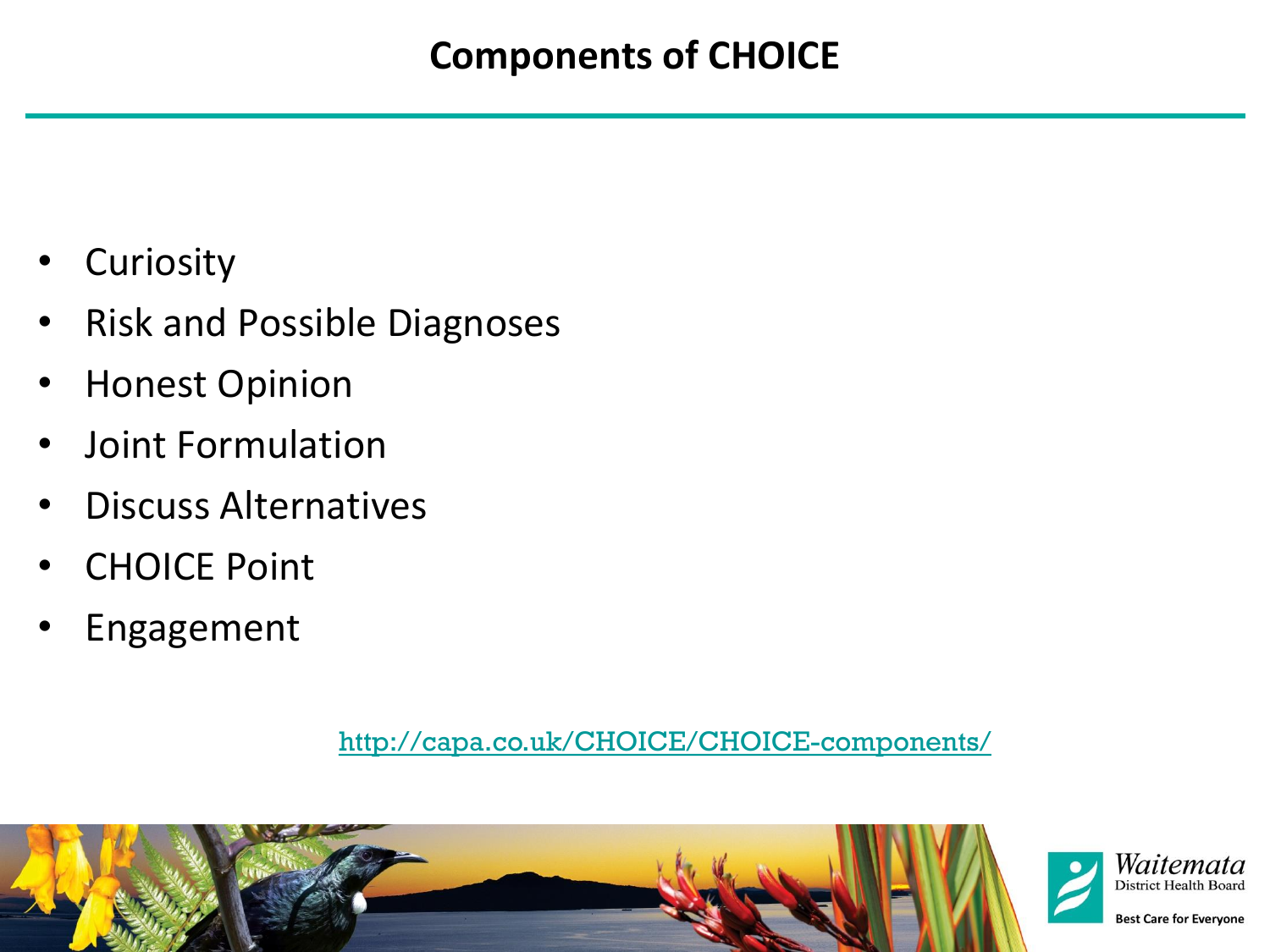#### **Applying the Components**

#### One Method

- 1. Set the Scene
- 2. Explore Concerns & Impact
- 3. Cover Risk & Screens
- 4. Explore Hopes & Strengths
- 5. Provide an Honest Opinion
- 6. Develop a Shared Understanding
- 7. Develop a Menu of Options
- 8. CHOICE Point
- 9. Form a Detailed Plan (including homework)

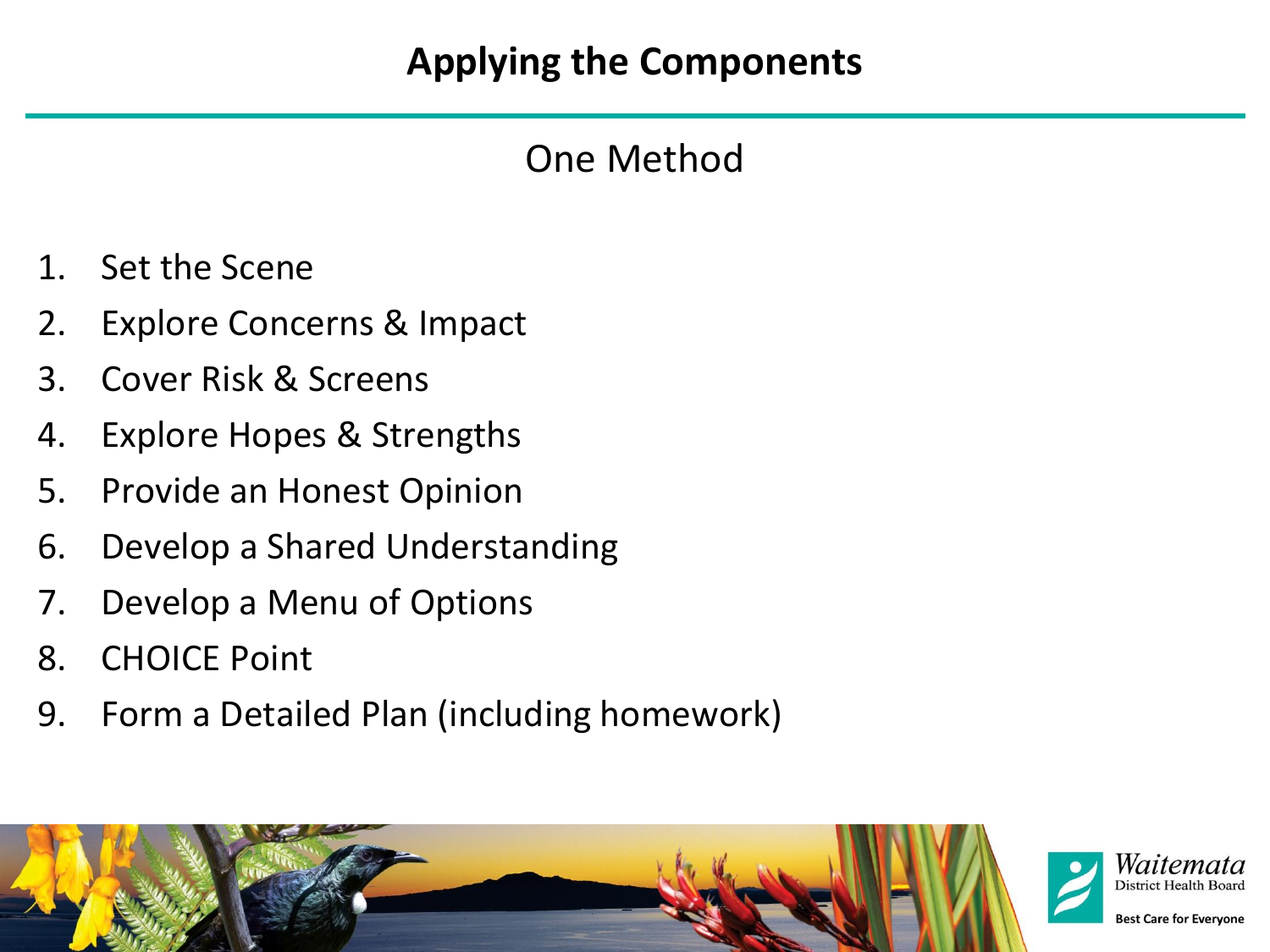- 1. How might we structure CHOICE to make it as helpful as possible?
- 2. What skill set do clinicians need to complete CHOICE appointments?
- 3. What are some helpful ways to introduce CHOICE to clinicians new to CAPA?
- 4. How can we best guide clinicians through a learning process?
- 5. How can we maintain all this over time?





**Best Care for Evervone**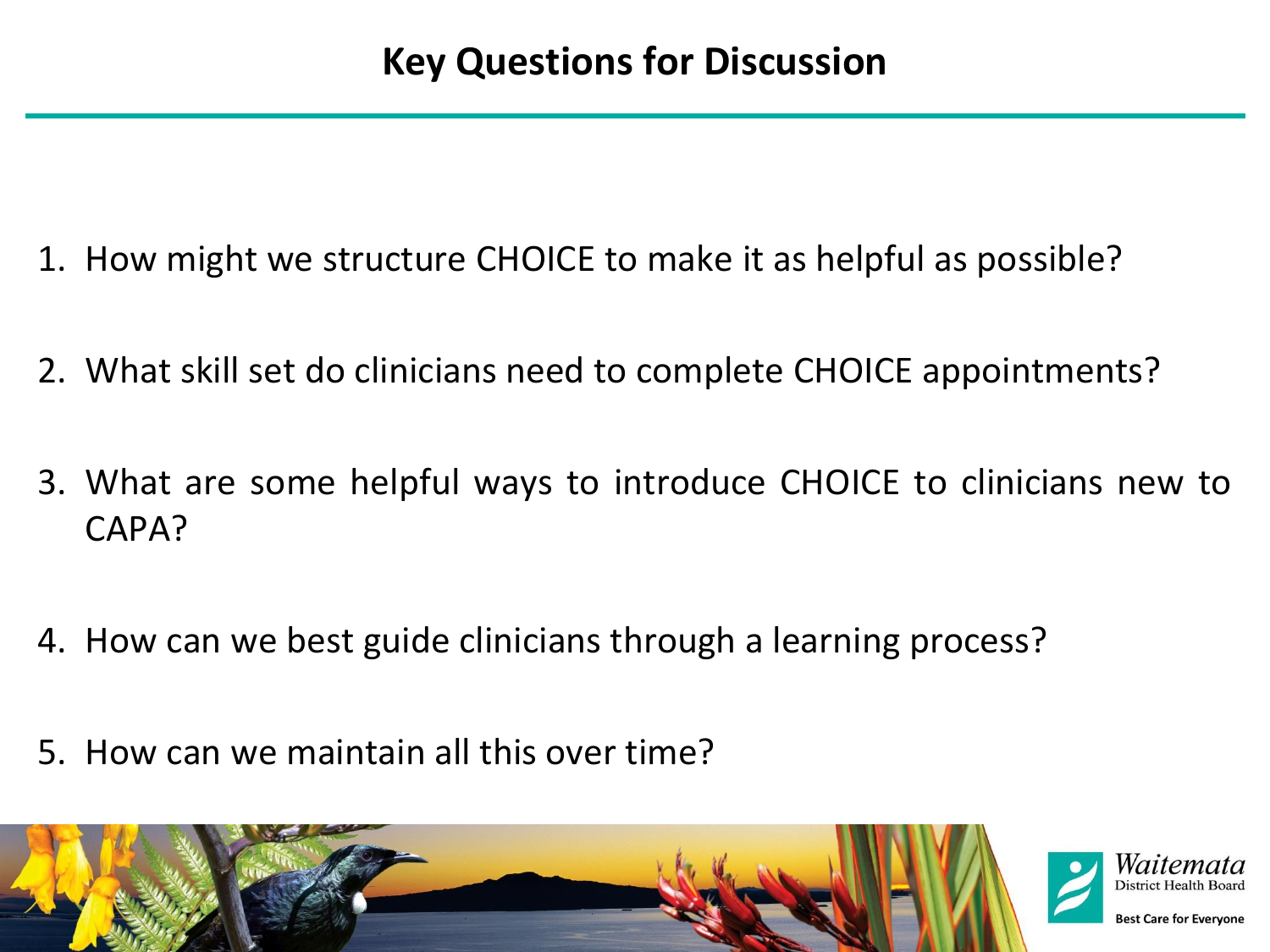- 1. The "Standard" CHOICE appointment
- 2. The "Focused" CHOICE appointment e.g. ABT, E.D
- 3. The Family Therapy CHOICE appointment
- 4. The Infant CHOICE appointment

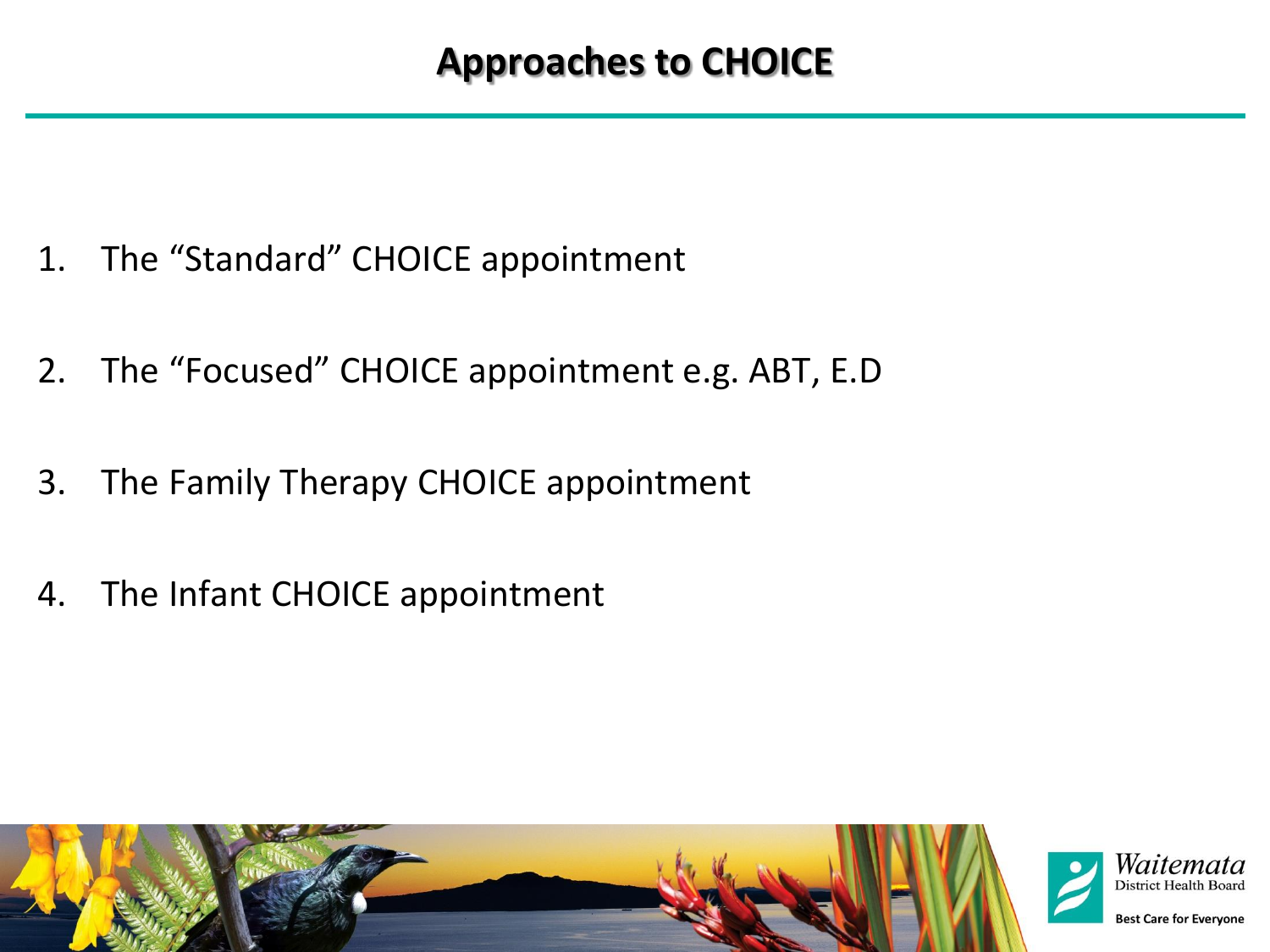### Rationale for CHOICE Teams

#### Developments & Outcomes

### What does this mean moving forward?

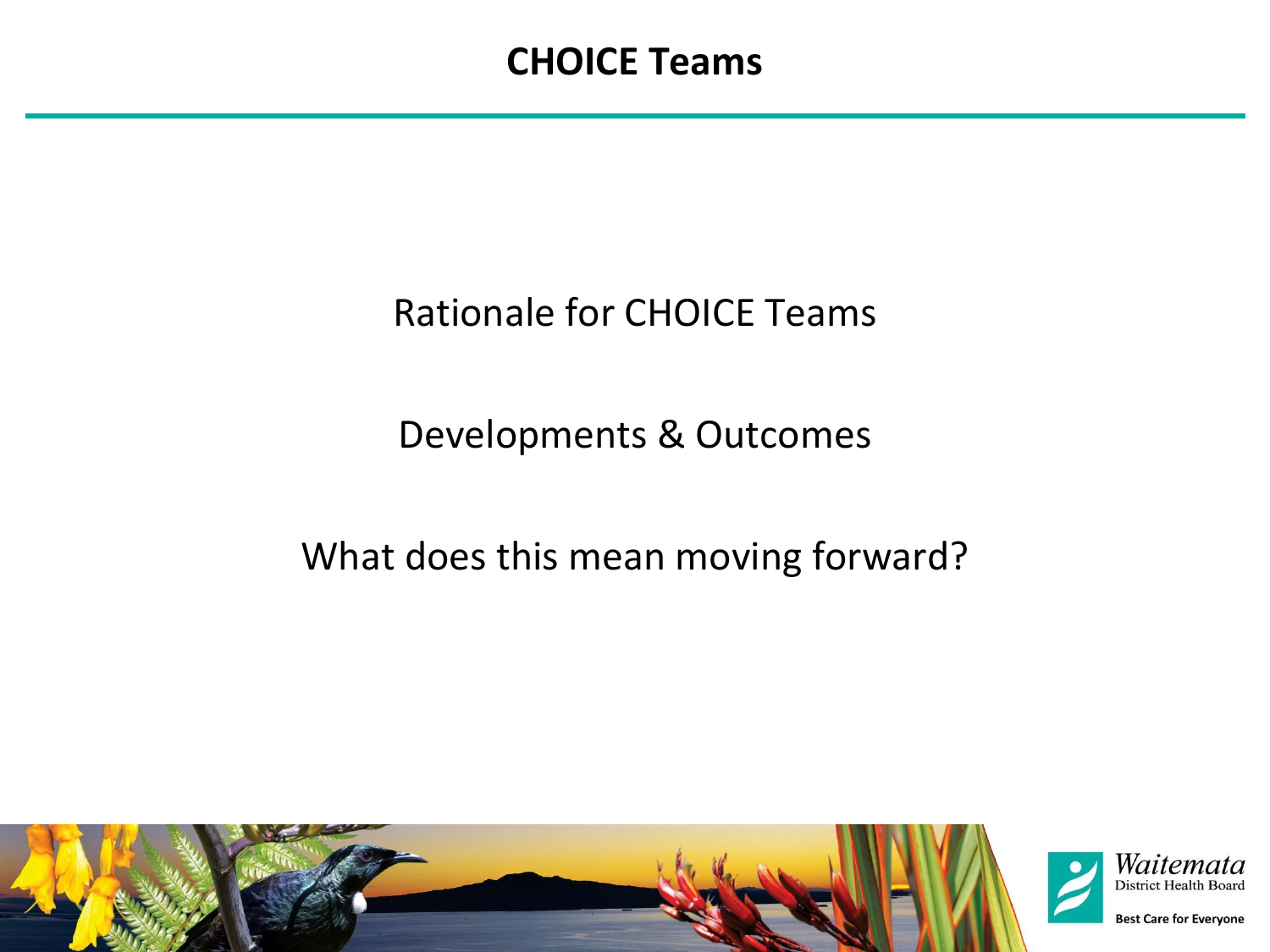#### **Morning Tea Break**

![](_page_7_Picture_1.jpeg)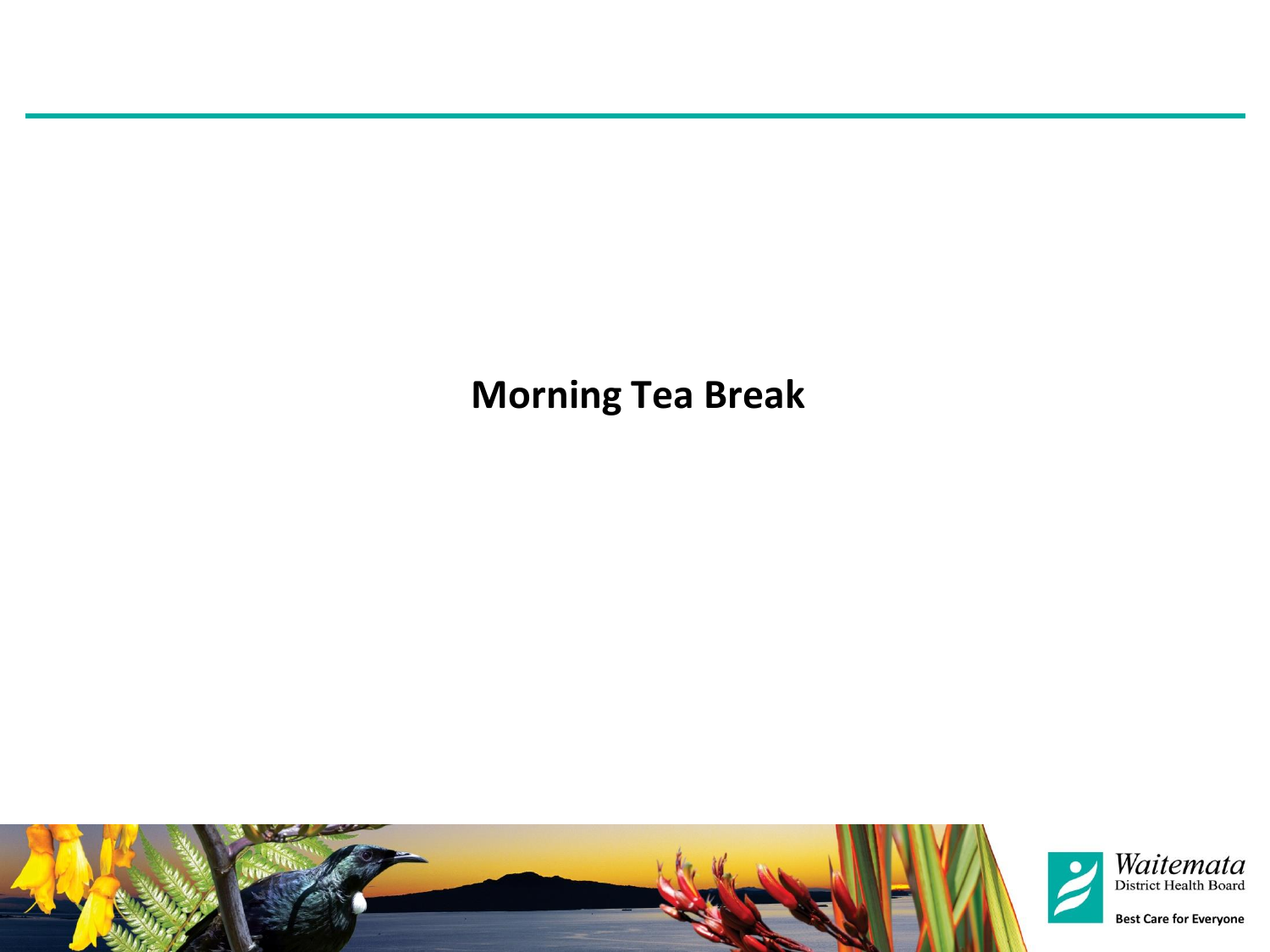### **Group Exercise**

What, if any, are the CHOICE education/training needs in your team/service?

To what degree could these needs be met by a CHOICE training package made available nationally?

What would be most beneficial? E-learning? Training delivered in-person by CHOICE champions? Something else?

![](_page_8_Picture_4.jpeg)

![](_page_8_Picture_5.jpeg)

**Best Care for Evervone**